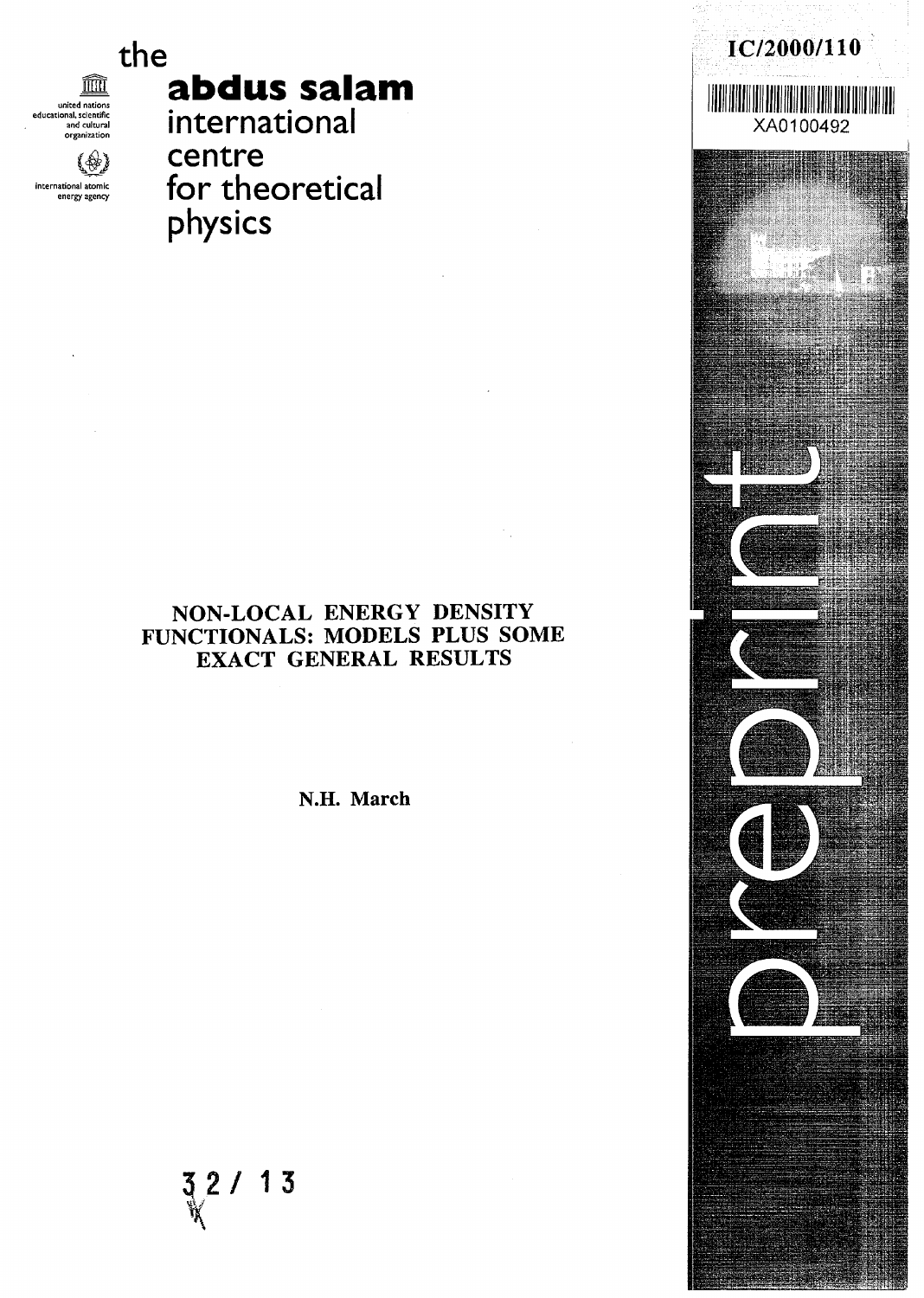Available at: http://www.ictp.trieste.it/~pub\_off  $IC/2000/110$ 

# United Nations Educational Scientific and Cultural Organization and International Atomic Energy Agency THE ABDUS SALAM INTERNATIONAL CENTRE FOR THEORETICAL PHYSICS

### **NON-LOCAL ENERGY DENSITY FUNCTIONALS: MODELS PLUS SOME EXACT GENERAL RESULTS**

N.H. March *Oxford University, Oxford, England, Department of Physics, University of Antwerp (RUCA), Antwerp, Belgium and The Abdus Salam International Centre for Theoretical Physics, Trieste, Italy.*

#### Abstract

Holas and March (Phys. Rev. **A51,** 2040, 1995) gave a formally exact expression for the force  $-\frac{\partial V_{xc}(\tau)}{\partial r}$  associated with the exchange-correlation potential  $V_{xc}(\tau)$  of density functional theory. This forged a precise link between first- and second-order density matrices and  $V_{xc}(r)$ . Here models are presented in which these low-order matrices can be related to the ground-state electron density. This allows non-local energy density functionals to be constructed within the framework of such models. Finally, results emerging from these models have led to the derivation of some exact 'nuclear cusp' relations for exchange and correlation energy densities in molecules, clusters and condensed phases.

> MIRAMARE - TRIESTE February 2001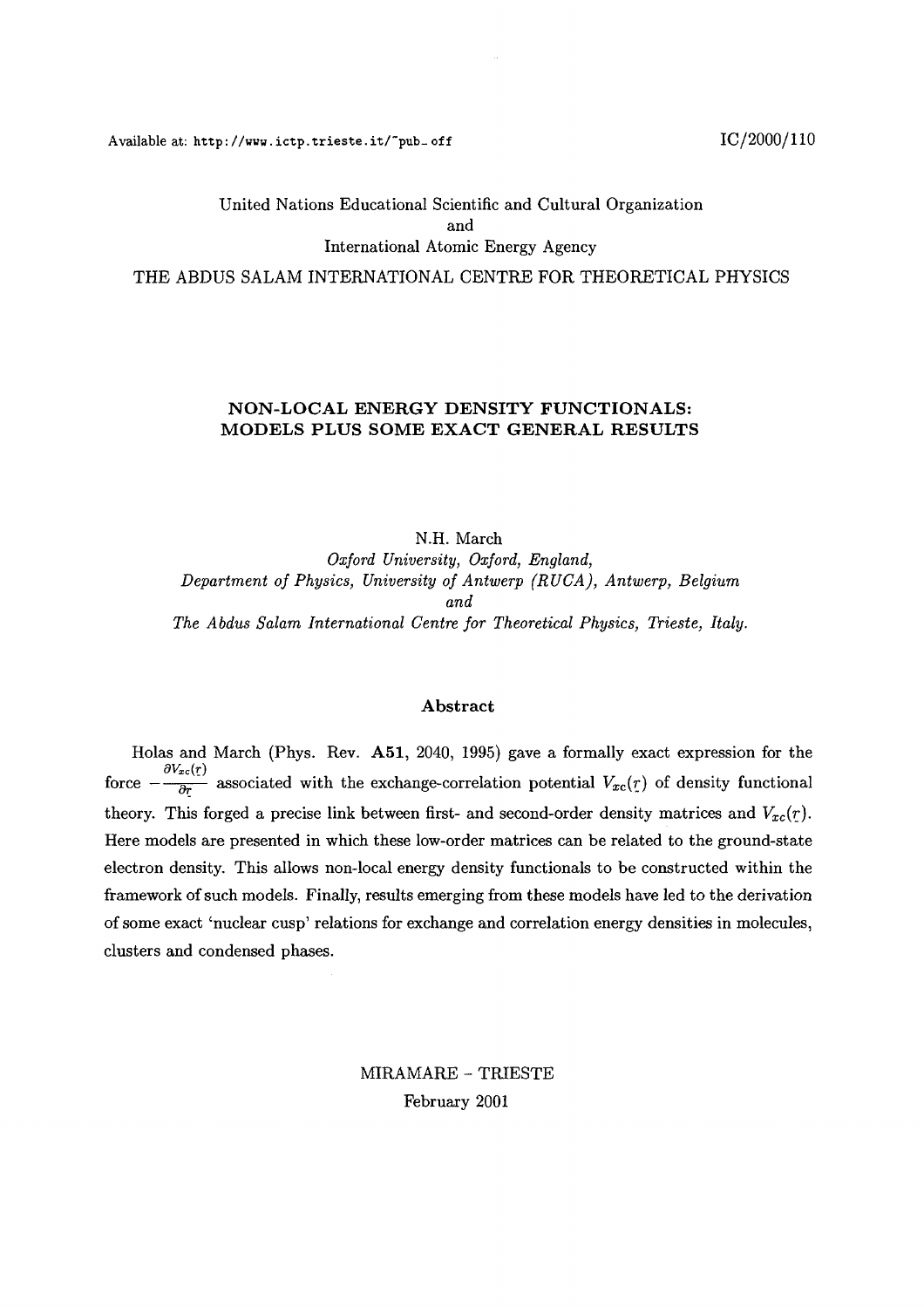### 1 Background and outline

In their early attempts to transcend the Thomas-Fermi (TF) approximation, March and Young [MY:1] recognized that electron density theory should be regarded as a branch of density matrix theory. Their early studies led to a single-particle kinetic energy functional  $T_s[\rho]$  of the form

$$
T_s[\rho] = T_W[\rho] + \Gamma(N) T_{TF}[\rho]
$$
\n(1.1)

where  $T_{TF}[\rho]$  and  $T_W[\rho]$  were the TF kinetic energy and the von Weizsäcker inhomogeneity kinetic energy respectively. In particular, the formula of MY for  $\Gamma(N)$  led to this TF contribution correctly vanishing in the case of a single level occupancy only. Subsequently Herring and coworkers [2,3] gave stronger arguments as to why in  $T_s[\rho]$  it was physically appropriate to subtract out the full von Weizsäcker contribution  $T_W[\rho]$  in constructing the single-particle kinetic energy functional  $T_s[\rho]$ .

Of course, the most common route to implement DFT has been since Slater's work [4] to return to orbitals from which to obtain the single-particle kinetic energy by standard quantum mechanics. The only question remaining then concerns the one-body potential  $V(r)$ , now including exchange and correlation interactions, to insert into the Schrodinger equation (the so-called Slater-Kohn-Sham (SKS) equations [4,5]). However, within the last decade, major effort has been focussed on orbital free DFT [6-10]. This search for (presently approximations to) the single-particle kinetic energy functional  $T_s[\rho]$  is then, of course, additional to the construction of  $V(r)$ , given formally by

$$
V(r) = V_{Hartree}(r) + V_{xc}(r) \tag{1.2}
$$

One direction of progress on the force  $-\partial V_{xc}/\partial r$  associated with  $V_{xc}(r)$  was pointed out by Holas and March [11,12], who showed, via a many-electron form of the differential virial theorem [13] that the force  $-\partial V_{xc}(r)/\partial r$  could be written, quite explicitly, in terms of first- and second-order density matrices (1 and 2DMs) of the many-electron system under discussion, plus, of course, information contained in the Slater-Kohn-Sham determinant of the 'reference' system with the same ground-state density as the correlated electron assembly under discussion. The problem of finding  $V_{xc}(r)$  is central, whether one works with SKS orbitals to obtain  $T_s$ , or with the single-particle kinetic energy functional  $T_s[\rho]$  in orbital-free theory since the Euler-equation of DFT reads [14]

$$
\mu = \frac{\delta T_s}{\delta \rho(r)} + V_{Hartree}(r) + V_{xc}(r) \tag{1.3}
$$

where  $\mu$  is the chemical potential (constant throughout the entire charge cloud) of the molecule, cluster or condensed phase being considered.

The outline of the present work is then as follows. In section 2 below, a one-dimensional model of harmonic confinement of independent fermions will be utilized to expose a non-local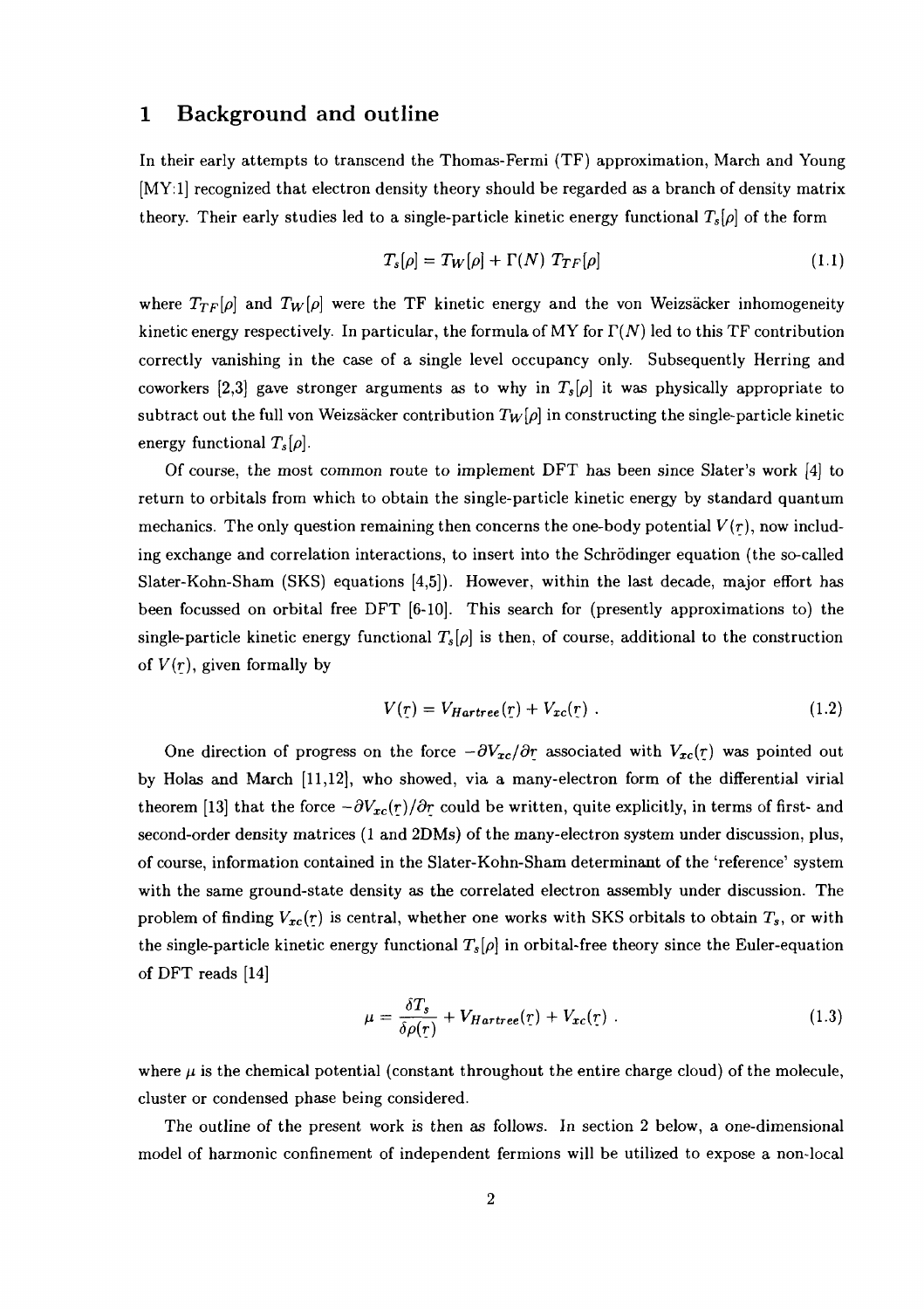form of the single-particle kinetic energy functional  $T_s[\rho]$  which is exact in this model [15]. Though correlation kinetic energy is 'moved' into the exchange-correlation potential  $V_{xc}(r)$  in writing the chemical potential eqn. $(1.3)$ , it will be convenient for presentation to close section 2 with a short discussion of an explicit correlation kinetic energy functional, *Tc[p]* say, for 2 electron *He-like* atomic ions in the nonrelativistic limit of large atomic number *Z.* This use of the so-called *1/Z* expansion in atomic theory, related to the TF statistical theory explicitly by March and White [16] leads naturally into section 3, where the focus is on the large *Z* limit of atomic ions in which both K and L shells are now closed: i.e., one has moved from He-like ions in section 2 to Ne-like systems. In the limit of large atomic number  $Z$ , the exchange energy density  $\epsilon_x(r)$  (defined precisely in eqn.(3.5) has been calculated exactly in the very recent work of Howard et al. [17]. A nuclear cusp condition is already exposed by the result for  $\epsilon_x(r)$  in this limit system. Section 4 is devoted to the demonstration that this limiting result for  $\epsilon_x$  is exactly true, not only in atomic ions of arbitrary atomic number but also for multicentre problems of molecular and solid state theory [18]. The same nuclear cusp condition is shown to embrace the correlation energy, also in section 4. After a brief summary in section 5, some proposals are made there for future studies.

### 2 Non-local kinetic energy density functional

In this section, some recent results on a model in which a non-local kinetic energy functional can be obtained will first be summarized. However, this is a model of independent Fermions, so that it is only relevant to the single-particle kinetic energy functional  $T_s[\rho]$ . At the end of this section, some results will also be reported on correlation kinetic energy, but now in the restricted case of He-like ions having large atomic number *Z.* Throughout the paper, the considerations are restricted to non-relativistic quantum mechanics.

# **2.1 Arbitrary number of Fermions in a one-dimensional harmonic oscillator potential**

In early work, Lawes and March [19] studied the admittedly very specialized model of *N* independent Fermions filling singly the levels of the linear harmonic oscillator potential  $V(x) = \frac{1}{2}x^2$ . For this model, they already achieved a long-term aim of density functional theory (DFT) in that they derived an exact differential equation for the ground-state density  $\rho(x)$ : namely

$$
\frac{\rho'''(x)}{8} + \frac{1}{2} V'(x)\rho(x) + (N - V(x))\rho'(x) = 0
$$
\n(2.1)

The lowest level only being occupied here corresponds to putting *N =* 1 in eqn.(2.1).

Still in one dimension, March and Young [13] had earlier derived the so-called differential virial theorem. Defining the (single-particle) kinetic energy per unit length  $t_s(x)$  from the one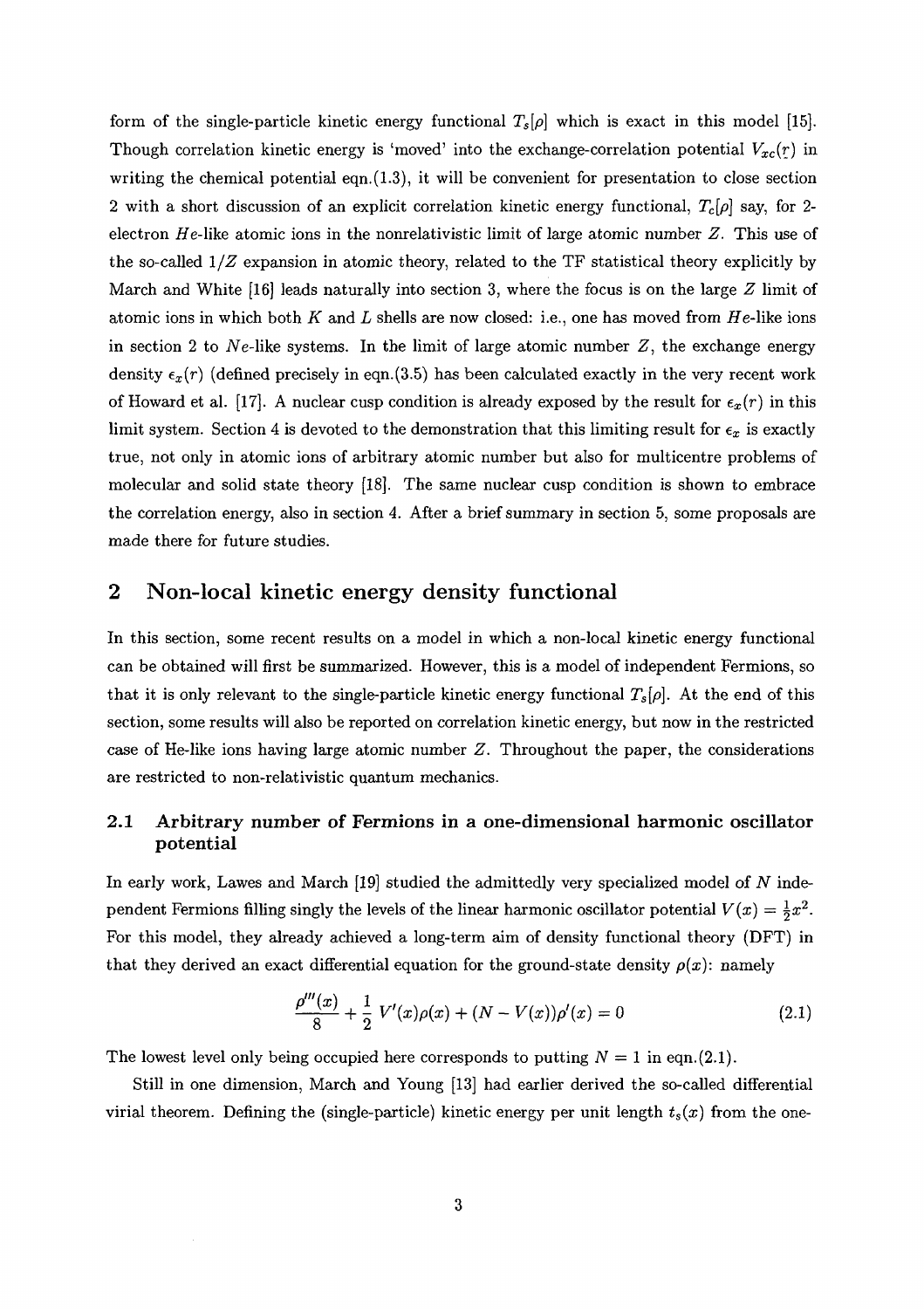body wave functions  $\psi_i(x)$  generated by the potential energy  $V(x)$  as

$$
t_s(x) = -\frac{1}{2} \sum_{i=1}^{N} \psi_i^*(x) \frac{\partial^2 \psi_i(x)}{\partial x^2} , \qquad (2.2)
$$

these authors [13] showed, but now for a general potential  $V(x)$  which allowed normalization of  $\rho(x)$  to N particles, that

$$
t'_{s}(x) = -\frac{1}{2}\rho V'(x) - \frac{\rho'''(x)}{8}
$$
\n(2.3)

Applying this general one-dimensional result (2.3) to the above model of harmonic confinement, one can immediately rewrite eqn.(2.1) as [15]

$$
\frac{t_s'(x)}{\rho'(x)} = \left(N - \frac{1}{2}x^2\right)
$$
\n
$$
(2.4)
$$

Differentiating eqn.(2.4) with respect to *x* yields

$$
\left[\frac{t_s'(x)}{\rho'(x)}\right]^1 = -x \equiv -\frac{\partial V}{\partial x} \tag{2.5}
$$

and substituting this harmonic oscillator result for  $\partial V/\partial x$  into eqn.(2.3) gives

$$
t'_{s}(x) = +\frac{1}{2} \rho \left[ \frac{t'_{s}(x)}{\rho'(x)} \right]^{1} - \frac{1}{8} \rho'''(x) . \qquad (2.6)
$$

In ref.[15], eqn.(2.6) is integrated to obtain, after some manipulation

$$
t_s(x) = -\frac{\rho''(x)}{12} + \left[\frac{N}{3\rho^2(0)} + \frac{1}{12}\int_0^x ds \frac{\rho'''(s)}{\rho^2(s)}\right] \rho^3(x) .
$$
 (2.7)

Integrating further, eqn.(2.7) can be expressed as

$$
t_s(x) = t_W(x) + \xi(x)t_{TF}(x)
$$
\n(2.8)

where the Thomas-Fermi (TF) and von Weizsäcker (W) kinetic energy densities (see also eqn.(1.1)) are defined in one dimension as

$$
t_{TF}(x) = c_k \ \rho^3(x) : c_k = \pi^2/24 \tag{2.9}
$$

and

$$
t_W(x) = \frac{1}{8} \frac{\rho'^2(x)}{\rho(x)} \ . \tag{2.10}
$$

What emerges is that, while the form (2.8) is not, of itself, new [20-22],  $\xi(x)$  in this model can be obtained exactly as

$$
\xi(x) = \xi(0) + \frac{4}{3} \int_0^x dx \left[ \frac{t'_W(x)}{t_{TF}(x)} - \left( \frac{t_W(x)}{t_{TF}(x)} \right)' \right]
$$
(2.11)

\*Note added after completion of MS. This result (2.7) has now been extended to three-dimensional isotropic harmonic confinement by A. Minguzzi, N.H. March and M.P. Tosi (to be published).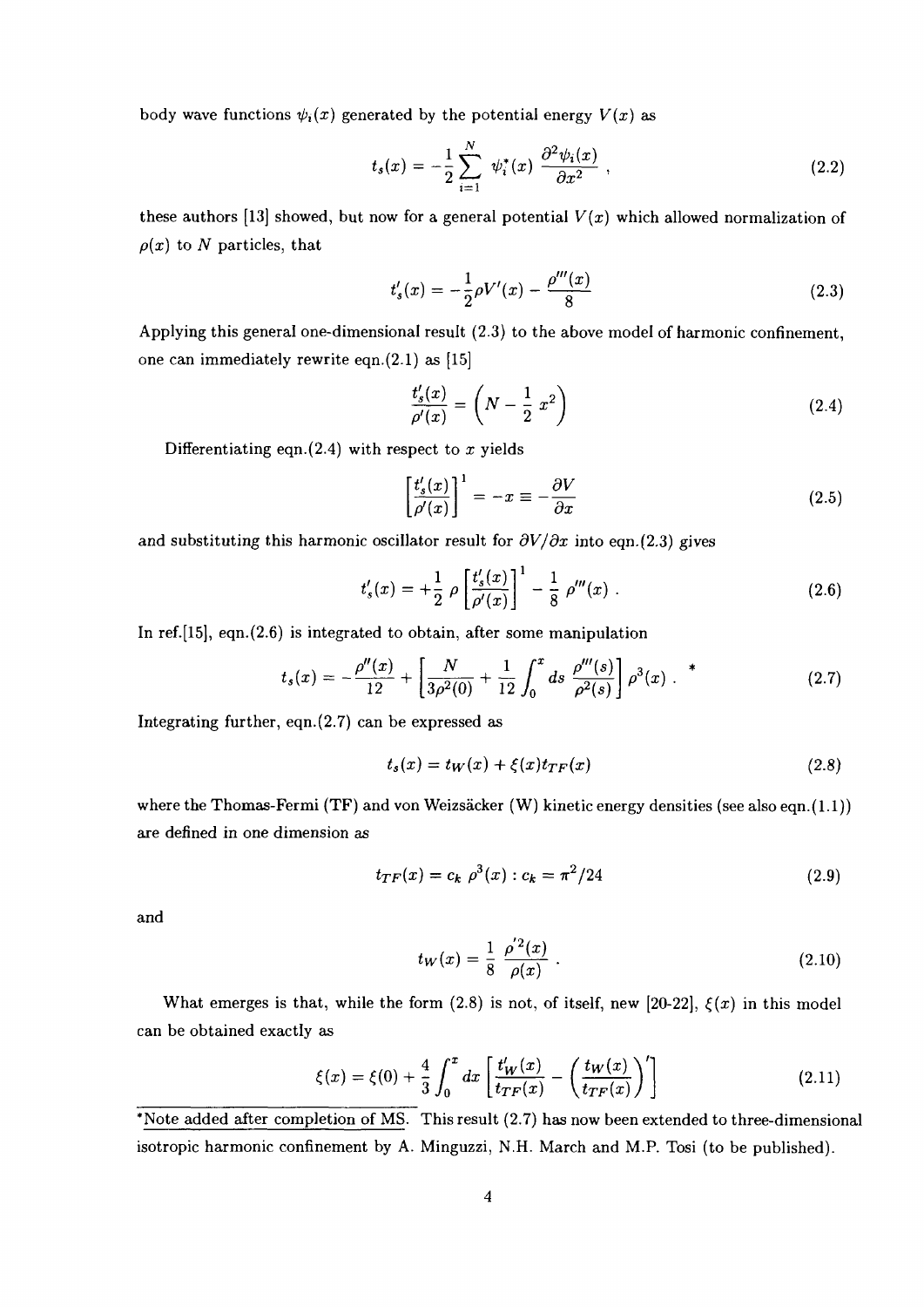Thus  $\xi(x) - \xi(0)$  can itself be expressed solely in terms of  $t_{TF}(x)$  and  $t_W(x)$  as building blocks. The quantity  $\xi(0)$  is evidently from eq.(2.8) given by

$$
\xi(0) = \frac{t_s(0) - t_W(0)}{t_{TF}(0)}\tag{2.12}
$$

and  $t_s(0)$  from eqn.(2.7) has the value

$$
t_s(0) = \frac{N\rho(0)}{3} - \frac{\rho''(0)}{12}
$$
 (2.13)

Hence  $\xi(0)$  itself is known in terms of  $\rho$ ,  $\rho'$  and  $\rho''$ , all evaluated at  $x = 0$ , using eqns.(2.9) and (2.10) and the number of Fermions *N* given by

$$
N = \int_{-\infty}^{\infty} \rho(x) dx \tag{2.14}
$$

Thus, with complete knowledge of  $\xi(x)$  in terms of  $\rho(x)$  and its low-order derivatives in this model, the single-particle density is obtained in a fully non-local form via eqns.(2.8), (2.11) and (2.12)-(2.14). Evidently, again of course for this model, the (single-particle) kinetic energy functional  $T_s$  follows from eqn.(2.8) as [15]

$$
T_s = \int_{-\infty}^{\infty} t_s(x) dx
$$
  
= 
$$
\int_{-\infty}^{\infty} \frac{1}{8} \frac{\rho'(x)^2}{\rho} dx + \int_{-\infty}^{\infty} \xi(x) t_{TF}(x) dx
$$
  
= 
$$
T_W + \int_{-\infty}^{\infty} \xi(x) t_{TF}(x) dx
$$
 (2.15)

 $\sim$ This then is the non-local kinetic energy functional in this model of harmonic confinement in one dimension.

A byproduct of the above argument [15] is the relation

$$
\frac{t_s'(x)}{\rho'(x)} = \frac{3t_s(x)}{\rho(x)} + \frac{\rho''(x)}{4\rho(x)}\tag{2.16}
$$

and then it follows that

$$
\frac{\delta T_s}{\delta \rho(x)} = \frac{3t_s(x)}{\rho(x)} + \frac{\rho''(x)}{4\rho(x)} + C(N)
$$
\n(2.17)

where *C* is a constant, depending however on the number of Fermions *N*. It is, of course, this functional derivative which is needed to solve the Euler eqn.(1.3) of DFT.

To close this section on the kinetic energy functional, we turn to the explicit example of two (antiparallel) spin electrons repelling Coulombically.

### **2.2 Correlation effects with two (antiparallel) spin electrons repelling Coulombically**

It is the aim of this section to treat two cases: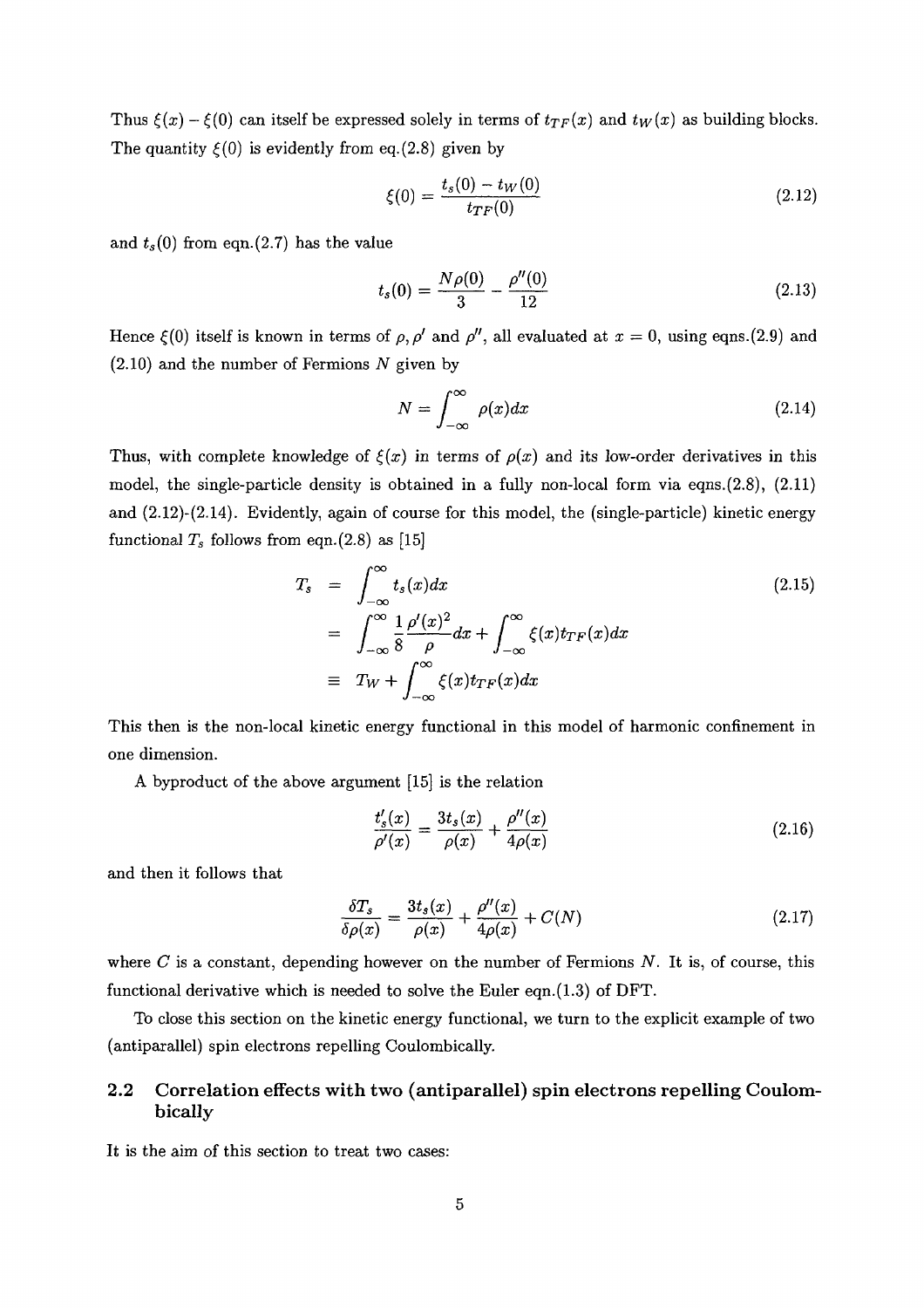(i) When the iteracting electrons are again harmonically confined - the so-called Hookean atom going back to Kestner and Sinanoglu [23, 24] and

#### (ii) Helium-like ions in the limit of large *Z.*

Since the differential eqn.(2.1) of Lawes and March for (non-interacting) harmonic confinement was a key result in obtaining the single-particle kinetic energy functional (2.15), we note that in case (i) above the study of March, Gal and Nagy [25] yields the corresponding equation, now for two electrons only but incorporating Coulomb repulsion exactly: for force constant  $k = 1/4$ :

$$
(-r^2 + r^4)\rho'''(r) + (-2r - 4r^3 + 4r^5)\rho''(r)
$$
  
+(2-13r<sup>2</sup> - 4r<sup>4</sup> + 5r<sup>6</sup>) $\rho'(r) + (-10r^3 + 2r^2)\rho(r) = 0$  (2.18)

There is substantial similarity between eqn. $(2.18)$  for two electrons and eqn. $(2.1)$  for an arbitrary number of harmonically confined electrons. In particular, both are homogeneous linear thirdorder differential equations.

In view of the work of Holas and March [11] on the exchange-correlation potential in relation to 1 and 2DMs, it is noteworthy that the same Hookean atom model with  $k = \frac{1}{4}$  also relates 1 and 2DMs through [26]

$$
\left(1+\frac{1}{2}|r-r'|\right)\gamma(r,r') = \left\{n_2(r,r')\right\}^{1/2} \int d\mathbf{r} \Big[1+\frac{1}{2}|r-r_1|\Big] \left[1+\frac{1}{2}|r_1-r'|\right] \qquad (2.19)
$$

$$
\left\{n_2(r_1,r_1)\right\}^{1/2}.
$$

Here  $\gamma^2 < \gamma$  because of the full treatment of interactions, and hence this 1DM (2.19) includes correlation kinetic energy. The pair function  $n_2(r,r')$  is the diagonal element of the 2DM. Having focussed on two of the principle analytic results involving antiparallel spin electron correlation, namely the differential eqn.(2.18) for  $\rho(r)$  and the relation (2.19) between the 1DM and the (diagonal) pair function of the 2DM with harmonic confinement, let us turn to case (ii) introduced above.

#### **2.3 He-like atomic ions with large atomic number**

Gal, March and Nagy [27] have subsequently obtained a differential equation analogous to eqns.(2.1) and (2.18) for He-like atomic ions in the (non relativistic) limit of large atomic number Z. The ground-state density  $\rho(r)$  again satisfies a differential equation which is linear, third-order and homogeneous, namely

$$
\sum_{i=0}^{3} P_i(r) \rho^{(i)}(r) = 0 \qquad (2.20)
$$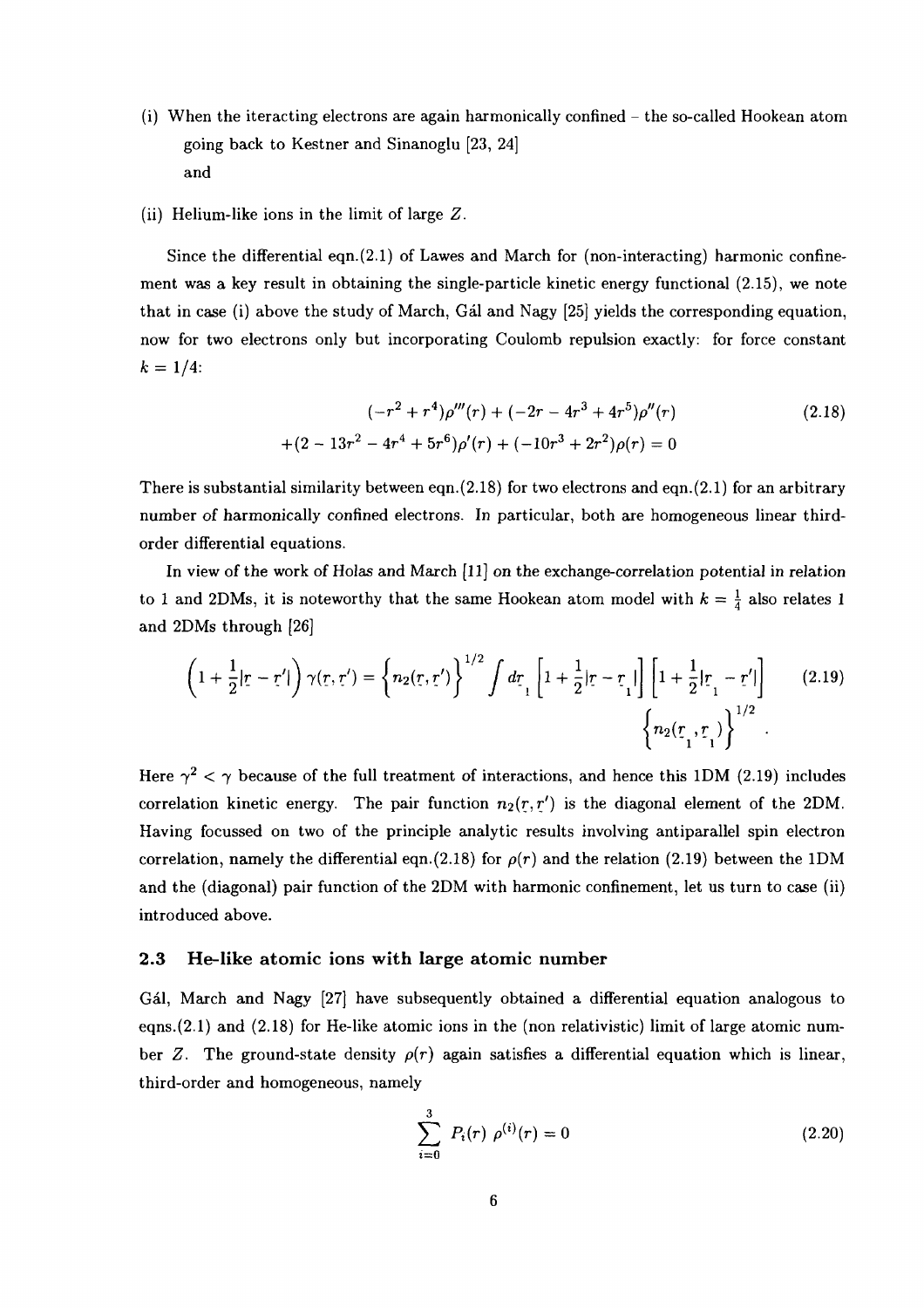where  $\rho^{(i)}(r)$  denotes the i<sup>th</sup> derivative of  $\rho(r)$ : with  $\rho^{(0)}(r) \equiv \rho(r)$ . The quantities  $P_i(r)$  are also polynomials as in the Hookean eqn.(2.18) and are recorded explicitly by Gal et al. [27].

Turning to the 1DM,  $\gamma(r,r')$  the work of Hall, Jones and Rees [28] was used by Gal et al. [27] to write, in the limit (2-electron) system with large atomic number *Z:*

$$
\gamma(r,r') = \frac{\rho(r')}{2} \left[ \frac{\rho_0(r)}{\rho_0(r')} \right]^{1/2} + \frac{\rho(r)}{2} \left[ \frac{\rho_0(r')}{\rho_0(r)} \right]^{1/2} \tag{2.21}
$$

where  $\rho_0(r)$  is the bare Coulombic density given by

$$
\rho_0(r) = \frac{Z^3}{\pi} \, \exp(-2Zr) \tag{2.22}
$$

This result for  $\gamma$  is readily used to obtain the correlation kinetic energy  $T_c[\rho]$  in this limit system (2 electrons: large *Z)* as

$$
T_c[\rho] = -T_W[\rho] - \frac{1}{2} \left[ \frac{\rho'(r)}{\rho(r)} \right]_{r=0} \int \frac{\rho(r)}{r} \, dr - \frac{1}{8} \left\{ \left[ \frac{\rho'(r)}{\rho(r)} \right]_{r=0} \right\}^2 \int \rho(r) dr \tag{2.23}
$$

where Kato's theorem (see eqn.(3.8) below) has been employed to remove the atomic number *Z.* Here  $T_W[\rho]$  is the (now, of course, three-dimensional) von Weizsäcker inhomogeneity kinetic energy in eqn. $(1.1)$ : namely

$$
T_W[\rho] = \frac{1}{8} \int \frac{(\nabla \rho)^2}{\rho} \, dr \tag{2.24}
$$

This discussion of electron-electron interaction in 2-electron atomic ions in the limit of large Z leads us naturally to a discussion of exchange in such a limit system, but now with  $K$  plus  $L$ *z* losed shells, i.e. a 10-electron case.

# 3 Exchange energy density: model of 10 electron atomic ions in the limit of large atomic number *Z*

In early work, March and Santamaria [29] obtained the Dirac density matrix  $\gamma(r,r')$  for a hydrogenic system with filled K and L shells. The shape of their result is that  $\gamma$  is related to the diagonal density  $\rho$ , which is spherically symmetric in this closed shell example, by

$$
\gamma(r, r') = \rho\left(\frac{r + r'}{2}\right) + |r - r'|^2 F\left(\frac{r + r'}{2}\right). \tag{3.1}
$$

The function  $F$  in turn is related to  $\rho$  itself through

$$
F(r) = \frac{1}{24} \rho''(r) - \frac{2m}{\hbar^2} t_s(r), \qquad (3.2)
$$

since, as discussed in section 2 above,  $t_S$  is itself determined by  $\rho$ . In this bare Coulomb field model, *F(r)* has the compact form

$$
F(r) = -\frac{1}{64\pi} \left[ \frac{Z}{a_0} \right]^5 \exp\left(-\frac{Zr}{a_0}\right) : a_0 = \frac{\hbar^2}{me^2}.
$$
 (3.3)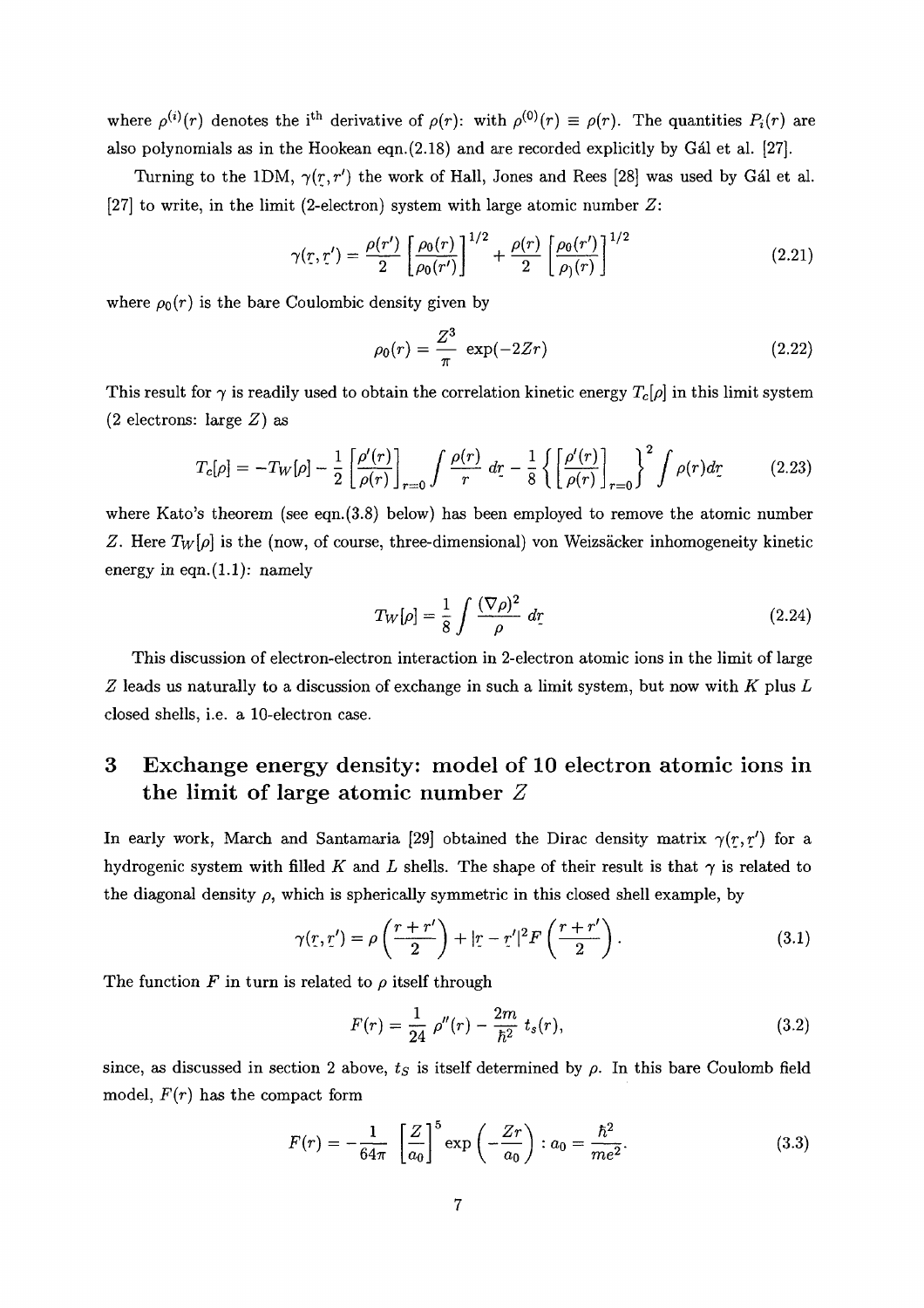Going back to the study of Dirac [30] the exchange energy *Ex* of a system with idempotent 1DM  $\gamma$  is given by

$$
E_x = -\frac{1}{4} e^2 \int \frac{\gamma^2(r, r')}{|r - r'|} dr dr' \tag{3.4}
$$

and from this one can define an exchange energy density  $\epsilon_x(r)$  which is everywhere less than zero as

$$
\epsilon_x(r) = -\frac{1}{4} e^2 \int \frac{\gamma^2(r, r')}{|r - r'|} dr' \tag{3.5}
$$

In the study of Howard et al. [17],  $\epsilon_x(r)$  has been obtained in the limit system defined by the bare Coulomb density matrix (3.1). As noted in ref.[17], this is the limit of large *Z* in the spirit of the  $1/Z$  expansion [16] for 10-electron atomic ions. The quantity  $\epsilon_x(r)$  is given in closed form, but we wish to note here mainly two analytical limits which flow from that analysis, before presenting results in graphical form.

First, as the present writer [18] showed elsewhere,

$$
\epsilon_x(r)\Big|_{r\to\infty} \longrightarrow -\frac{e^2}{2r} \rho(r) \tag{3.6}
$$

and this is shown to be quickly useful away from the nucleus in reproducing the exact results in ref.[17].

Secondly, and more importantly in the present context, a direct plot of  $\epsilon_x(r)$  vs r shows that  $\epsilon_x$  is coming away from the nucleus  $(r = 0)$  with a finite slope. This can be found from the analytical formula for  $\epsilon_x(r)$  [17] and the slope is such that

$$
\frac{\epsilon_x'(r)|_{r=0}}{\epsilon_x(r)|_{r=0}} = -\frac{2Z}{a_0},\tag{3.7}
$$

which has analogy with Kato's theorem for the electron density in a closed shell atomic ion of nuclear charge *Ze:*

$$
\left. \frac{\rho'(r)}{\rho(r)} \right|_{r=0} = -\frac{2Z}{a_0} \tag{3.8}
$$

While eqn.(3.7) is obtained, at this point, only for the bare Coulomb model density matrix given by eqns.(3.1) and (3.3), it will be discussed further for 'real' atoms, molecules and solids in section 4 below.

However, while Kato's result (3.8) is already applicable to 'real' closed shell atomic ions, we next note, in the present context, that for closed shells (of arbitrary number in fact) in the bare Coulomb limit the spatial generalization of eqn.(3.8) exists, namely

$$
\frac{\partial \rho(r)}{\partial r} = -\frac{2Z}{a_0} \rho_{\ell=0}(r) \tag{3.9}
$$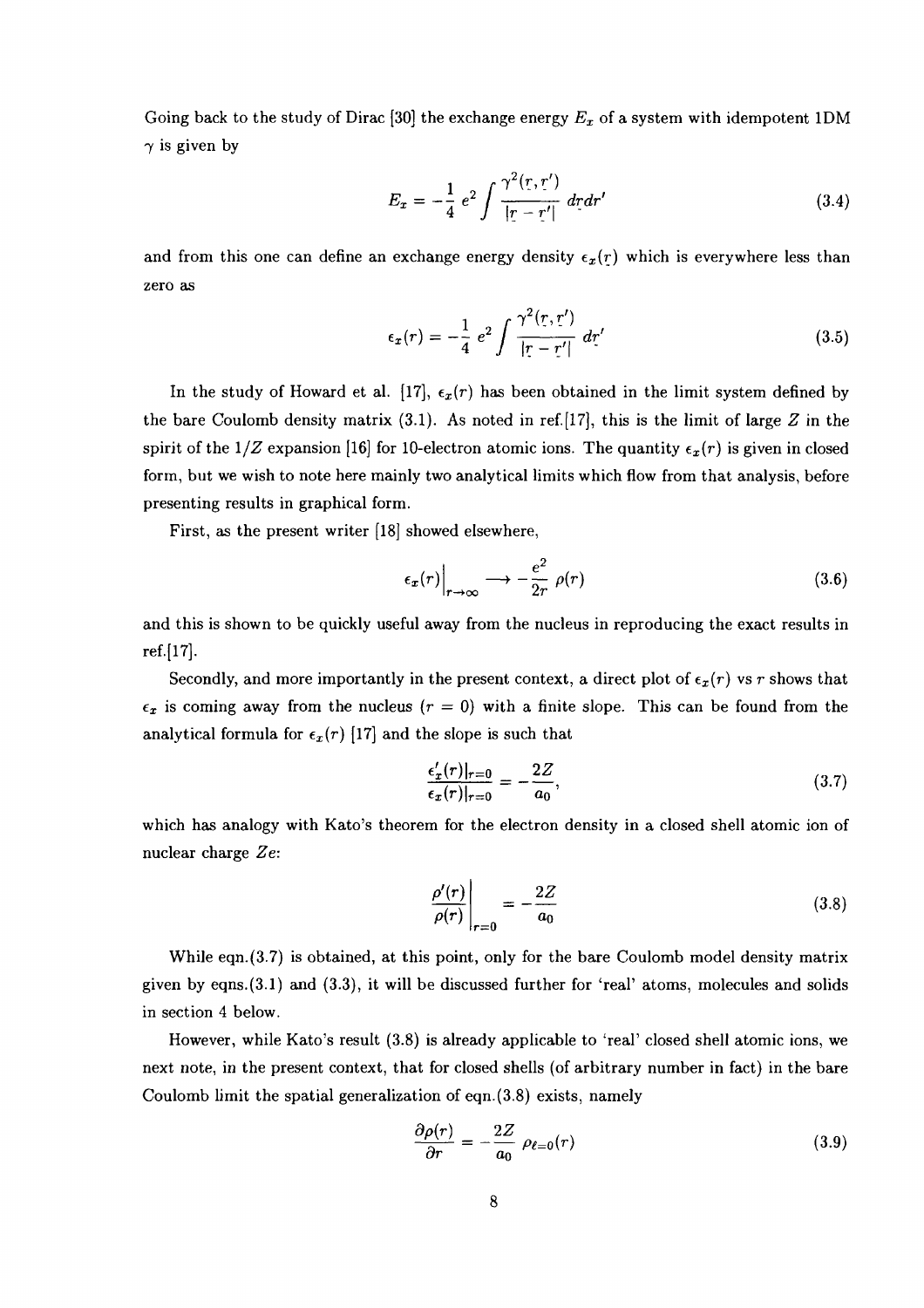i.e., the total density  $\rho(r)$  can be derived by integration of eqn.(3.9) from the density of  $s(\ell = 0)$ electrons alone [32].

In the framework of the present paper, which is focussed on relating low order density matrix to the electron density  $\rho$ , it is also noteworthy that Theophilou and March [33] have shown that the diagonal relation between total and  $s(\ell = 0)$  densities in this bare Coulomb limit has a counterpart with density matrices. Their relation is in fact

$$
\gamma(\underline{r}, \underline{r}') = -(x - y)^{-1} \left[ \frac{\partial}{\partial x} - \frac{\partial}{\partial y} \right] \left[ xy \ \gamma_{\ell=0} \left( \frac{x}{2}, \frac{y}{2} \right) \right] \tag{3.10}
$$

where

$$
x = r + r' + |r - r'|, \quad y = r + r' - |r - r'| \tag{3.11}
$$

The variables *x* and *y* in eqn.(3.11) are in fact motivated by the extra constant of motion in the bare Coulomb limit system, namely the Runge-Lenz vector [34]. Again, as with eqn.(3.9), the result (3.10) is valid for an arbitrary number of closed shells in this model.

Eqns.(3.5) and (3.10) clearly imply that the exchange energy density  $\epsilon_x(r)$  calculated in ref.[17] is determined solely by the *s* electron density matrix  $\gamma_{\ell=0}(r,r')$ , even though it was in fact obtained by direct insertion of eqns.(3.1) and (3.2) into the definition (3.5).

Howard et al. [17] also discuss the exchange potential  $V_x(r)$  defined by

$$
V_x(\underline{r}) = \frac{\delta E_x}{\delta \rho(\underline{r})} \tag{3.12}
$$

but because of the results in eqns.(3.1), (3.2) and (3.4), this still involves a functional derivative with respect to  $\rho(r)$  of  $t_s$ ; e.g.  $\delta t_s(r)/\delta \rho(r')$  and presently this is not known in this model in analytical form. However, approximations to  $V_x(r)$  due to (a) Slater [35] and (b) Harbola-Sahni [36] were investigated numerically using the exact density in this Coulomb limit system, the Slater approximation  $V_x^{S\ell}(r)$  being particularly simple since

$$
V_x^{S\ell}(r) = \frac{2\epsilon_x(r)}{\rho(r)}.\t(3.13)
$$

This, using eqn.(3.6) tends to  $-e^2/r$  at large r, which is correct.

Returning to  $\epsilon_x(r)$  itself, Howard et al. [17] plotted the 'radial' exchange energy density  $4\pi r^2 \epsilon_x(r)$  versus r in their work, and this is reproduced in Fig.3.1. On the same plot, the local density approximation (LDA):

$$
\epsilon_x^{LDA}(r) = -c_x \rho(r)^{4/3} : c_x = \frac{3}{4} e^2 \left(\frac{3}{\pi}\right)^{1/3} \tag{3.14}
$$

going back to Dirac [30] and utilized especially by Slater [4] is given, but we stress with the exact density  $\rho(r)$  used. Even though the point-point agreement is remarkable, the total exchange energy  $E_x$  is in error by some 8% when the exchange  $\epsilon_x(r)$  is replaced by the LDA form (3.8).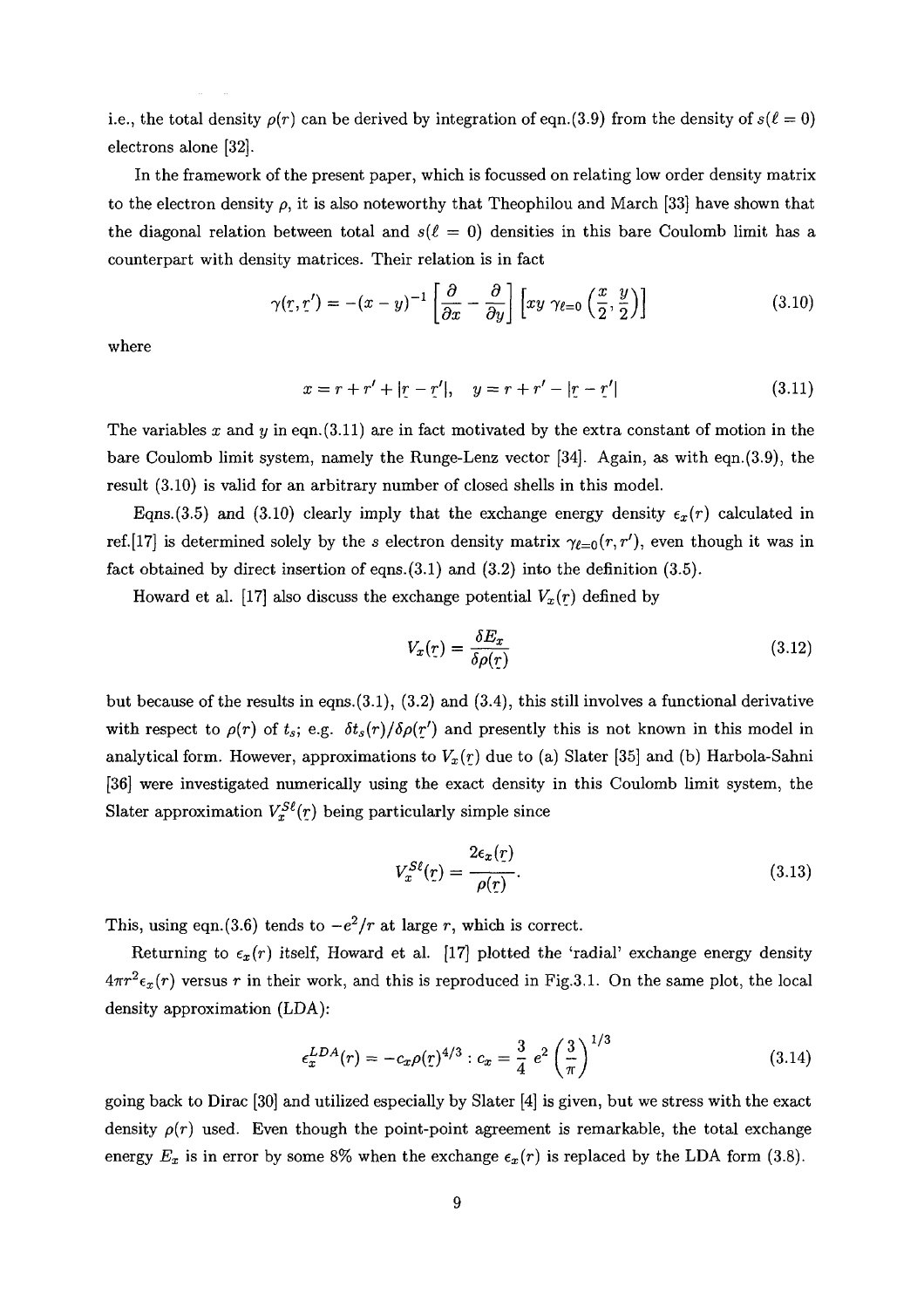In closing this section on exchange, we note qualitatively similar results to the above for a quite different model, namely that of electron confinement by a metal surface. This has been discussed quite recently by the writer [37]. What we wish to stress here is that in the (infinite barrier) model of a surface, the 1DM  $\gamma(r,r')$  can be directly related to its diagonal density. This then allows a direct non-local relation to be established between  $\epsilon_x(r)$  and the kinetic energy density *ts(r)* [37].

# 4 Some exact general results: nuclear cusp conditions on exchange and correlation energy densities

Sections 2 and 3 comprise exact density functional results from models. While such exactitude is important for DFT, 'universality' of the functionals obtained cannot be claimed. However, the purpose of this section is to demonstrate that the Coulomb model result (3.7) is not only true in 'real' closed shell atomic ions, but also in multicentre problems of molecules, clusters and condensed matter.

The detailed argument will be presented elsewhere [18]: here we shall restrict ourselves to (a) the principles underlying the derivation and (b) the exact results which flow from these.

#### **4.1 Underlying principles employed**

The singularity of the nucleus A, with charge  $Z_Ae$ , of the electron-nucleus interaction  $V_A(r)$  =  $-Z_Ae^2/|\underline{r}-\underline{R}|$  | results in non-analyticity of the  $N$ -electron wave function when each electronic coordinate  $r, i = 1, 2...N$  becomes equal to  $R$ , yet the function remains finite everywhere.  *A* The characterization of this analyticity was first revealed in the pioneeering work of Kato [38], eqn.(3.8) of the previous section being an example of his findings, for the case of a closed shell atomic ion. Bingel [39] extended the treatment to a molecule, but here the presentation used by Davidson [40] will provide the basic background needed to present the results relevant to non-local energy density functionals.

With *H* the total Hamiltonian, let the *N*-electron antisymmetric normalized wave function  $\Psi(x - x)$  be an eigenfunction of the Schrödinger equation  $\tilde{a}$   $\tilde{a}$   $\tilde{N}$ 

$$
H\Psi = E\Psi \tag{4.1}
$$

where  $x_i \equiv \{r_i, s_i\}$  denotes the space and spin coordinates of the i<sup>th</sup> electron. In treating cusp conditions due to the specified  $A<sup>th</sup>$  nucleus, let us choose its position to be at  $\underline{R} = 0$ . As  $\Psi$  is everywhere finite, it follows from eqn.(4.1) if we focus on the argument  $\frac{A}{l}$  of  $\Psi$  that

$$
\lim_{r_1 \to 0} r_1 H \Psi = 0 \tag{4.2}
$$

This implies that  $\Psi(r_-,s_i,\underline{x}_- \dots \underline{x}_-)$  is also an eigenfunction, with zero eigenvalue of the operator **"l 2** *N*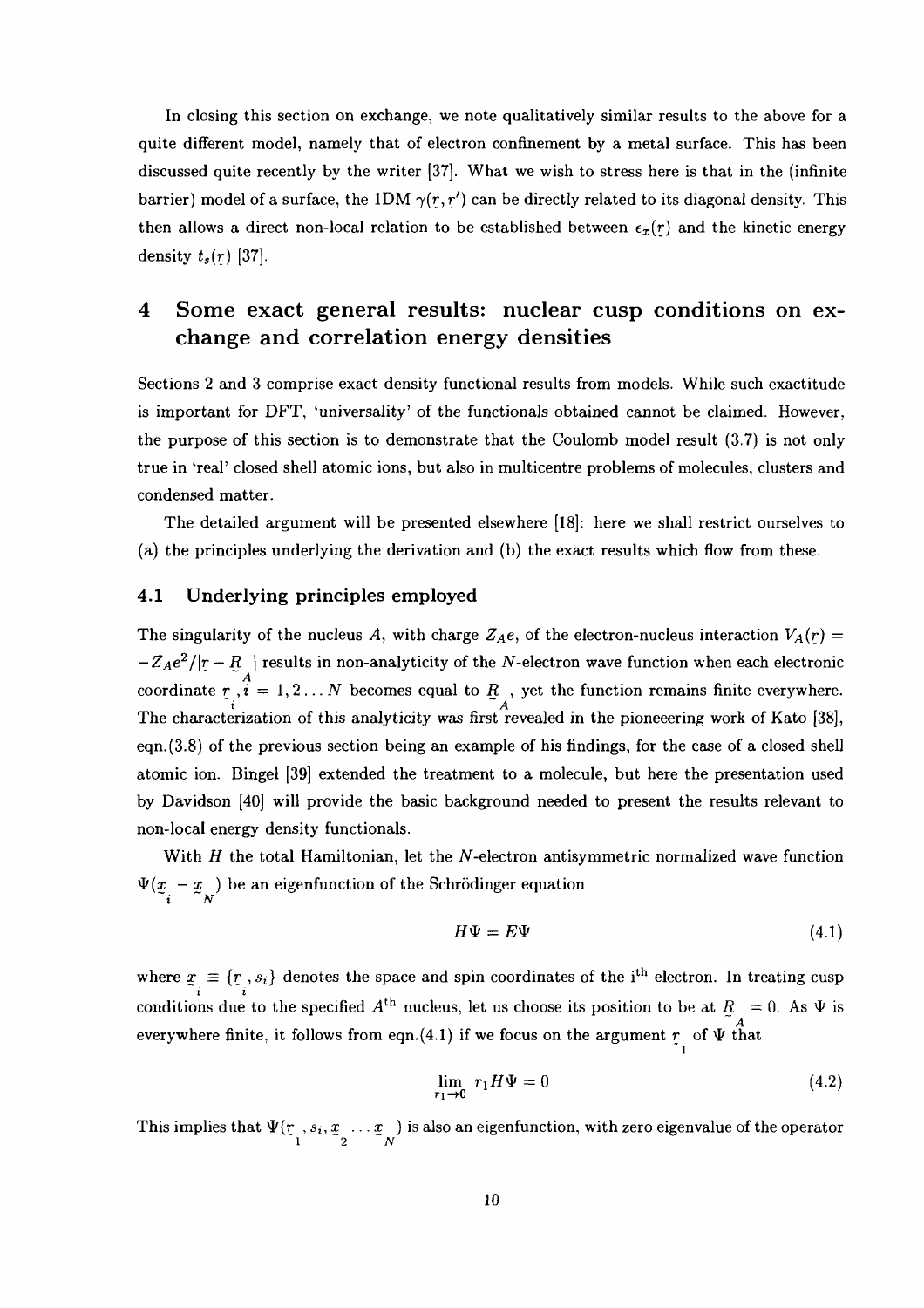[40]

$$
b(r1) = \lim_{r_1 \to 0} r_1 T = \lim_{r_1 \to 0} r_1 t(r1) - Z_A
$$
 (4.3)

where  $T = \sum_{i=1}^{N} t(r_i)$  is the kinetic energy operator. For the wave function  $\Psi(r_i, x_j)$  where  $i=1$  **"**  $i$   $1 \t 1$  $x \equiv \{s_i, x \ldots x \}$  expanded in spherical harmonics: **~2** *~N*

$$
\Psi(r_1, \underline{x}) = \sum_{\ell=0}^{\infty} \sum_{m=-\ell}^{m=\ell} y_{em}(\Omega_1) r_1^{\ell} f_{\ell m}(r_1, \underline{x}) \tag{4.4}
$$

with  $f_{\ell m}(r_1,x)$  an analytic function of r, the eigenequation  $b(r) \Psi = 0$  yields the following *"i* conditions on the partial wave amplitudes [40]

$$
\left. \frac{\partial f_{\ell m}(r_1, \underline{x})}{\partial r_1} \right|_{r_1=0} = -\frac{Z_A}{\ell+1} f_{\ell m}(0, \underline{x}). \tag{4.5}
$$

These eqns. $(4.3)-(4.5)$  are used by March et al. [18] to obtain nuclear cusp conditions for the exchange and correlation energy densities of DFT.

Before turning to the DFT energy densities  $\epsilon_x(r)$  (discussed in section 3 above for the case of a 10-electron closed shell atomic ion in the limit of large *Z)* and the corresponding correlation (c) energy density  $\epsilon_c(r)$ , for DFT applications the classical electrostatic energy of electrons is of interest, namely

$$
E_{es}[\rho] = \int dr_1 \epsilon_{es}(r_1)
$$
\n(4.6)

where

$$
\epsilon_{es}(\underline{r}_1) = \int d\underline{r}_2 \; \frac{e^2}{|\underline{r}_1 - \underline{r}_2|} \; \frac{1}{2} \; \rho(\underline{r}_1) \rho(\underline{r}_2) \tag{4.7}
$$

March et al. [18] show that

$$
\left. \frac{\partial \epsilon_{es}(r)}{\partial r_1} \right|_{r_1=0} = -2Z_A \epsilon_{es}(0) \tag{4.8}
$$

where the bar on  $\epsilon_{es}(r)$  denotes an angular average. This is a simple analogue, for the classical electrostatic energy density, of eqn.(3.7) for exchange *(x)* energy density derived from the bare Coulomb limit system (for a 10-electron atomic ion). This leads us to a sketch of the generalization of eqn.(3.7) derived for a model closed shell atomic ion to the fully interacting electron problem for atoms, molecules and solids [18]. The derivation in ref.[18] appeals to the adiabatic connection, developed by Harris and Jones [41,42]. This connection links the fully interacting system treated above to the SKS noninteracting reference system with the same (i.e. formally exact) electron density via intermediate systems. For this purpose, a Hamiltonian depending on a parameter  $\alpha$  such that  $0 \leq \alpha \leq 1$ , is introduced to write

$$
H^{\alpha} = T + V^{\alpha} + \alpha U \tag{4.9}
$$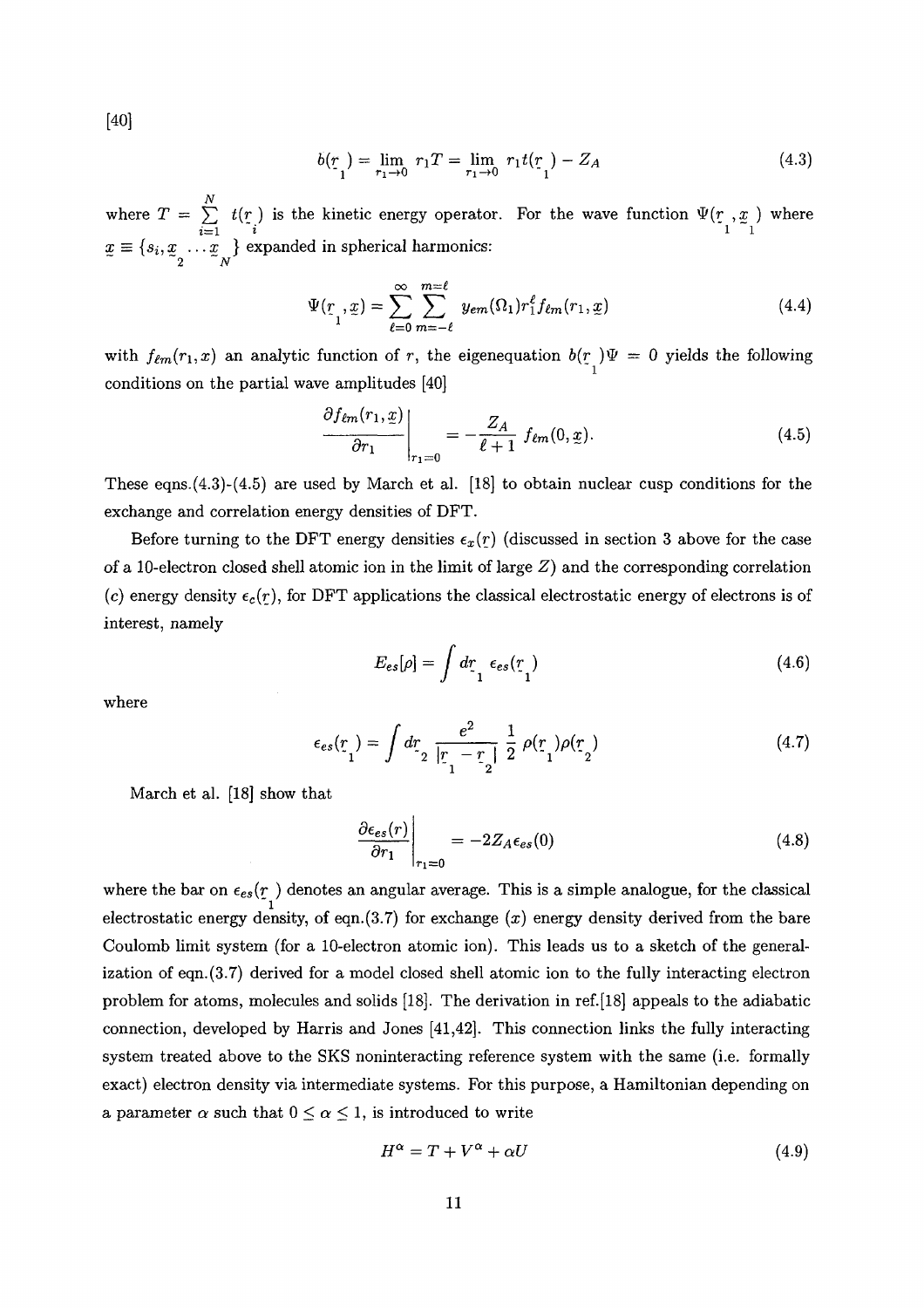where  $V^{\alpha} = \sum_{i=1}^{N} V^{\alpha}(r_i)$ . This Hamiltonian for  $\alpha = 1$  reduces to the original Hamiltonian while for  $\alpha = 0$  the electron-electron piece *U* is switched off, while  $V^0(r) = V_{SKS}(r)$ .

To use the above approach to investigate the cusp conditions for the intermediate system, March et al. [18] assume (to be checked later) that the properties of  $V^{\alpha}(r)$ , whose explicit form remains unknown, permit a finite value for the limit  $\gamma^{\alpha} = \lim_{n \to \infty} r_1 V^{\alpha}(r)$ . Then the early arguments carry through and one obtains

$$
\left. \frac{\partial}{\partial r} \bar{\rho}^{\alpha}(r) \right|_{r=0} = 2\gamma^{\alpha} \rho^{\alpha}(0) \tag{4.10}
$$

which is the analogue of eqn.(3.8). But the one-body potential  $V^{\alpha}(\tau)$  is defined by requiring that the electron density  $\rho^{\alpha}(r)$  of the intermediate system is independent of  $\alpha$ . Hence we conclude that  $\gamma^{\alpha} = -Z_A$  which justifies a posteriori the assumption that  $\lim_{n \to \infty} r_1 V^{\alpha}(r_1)$  is finite.

March et al. [18] show that for the exchange-correlation potential  $V_{xc}(r)$ 

$$
\lim_{r_1 \to 0} r_1 V_{xc}(r_1) = 0 \tag{4.11}
$$

Without essentially new arguments beyond those presented above, the model result (3.7) for the exchange energy density  $\epsilon_x$  generalizes to

$$
\left. \frac{\partial \overline{\epsilon_x(r_1)}}{\partial r_1} \right|_{r_1=0} = -2Z_A \epsilon_x(0) \tag{4.12}
$$

where the angular average on the LHS is not required for closed shell atomic ions. The final exact result of March et al. [18] is an analogous nuclear cusp condition for correlation energy density  $\epsilon_c(r)$ , namely

$$
\left. \frac{\partial \overline{\epsilon_c(r_1)}}{\partial r_1} \right|_{r_1=0} = -2Z_A \epsilon_c(0) \tag{4.13}
$$

These exact results (4.12) and (4.13) should evidently be built into approximate DFT theory in the future.

### 5 Summary

The early connection between density matrix and density functional theories stressed by March and Young [1] (DFT was not used then, but electron density theory) in deriving the approximate single-particle kinetic energy functional (1.1) has been greatly strengthened, especially during the last decade. Examples are now available in which an idempotent 1DM can be expressed, either directly or via the single-particle kinetic energy, in terms of the diagonal electron density [15,17,37]. Correlation can be added in two-electron atomic ions at large atomic number, to allow the 1DM to embrace correlation kinetic energy [27].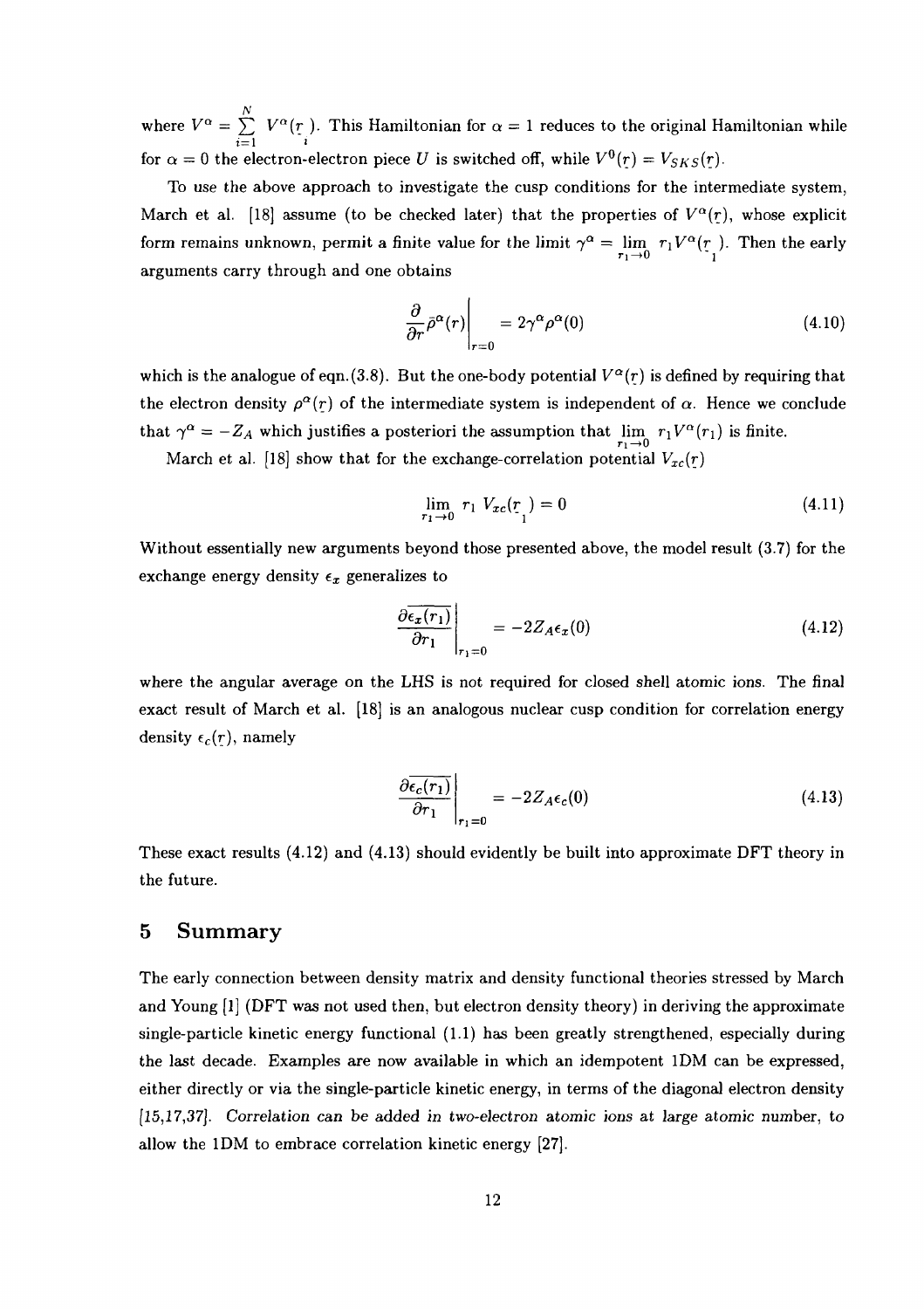As to exchange energy, an idempotent closed shell 10-electron 1DM for the Coulomb limit system allows explicit analytical calculation of the exchange energy density  $\epsilon_x(r)$  and this has been compared with LDA (but using the exact Coulomb ground-state electron density) in Fig.l. While point-to-point agreement between the two is excellent over the range where  $4\pi r^2 \epsilon_x(r)$  is substantial, there are errors in LDA both near the nucleus and at large *r.* In the latter case, the exact asymptotic form is known (compare eqn.(3.6)) while at small  $r$  the nuclear cusp condition (3.7) emerges from the model. But in this case, the model result proves generalizable not only to 'real' atomic ions, but also to molecules, clusters and condensed phases [see ref.[18], which is briefly summarized in section 4 above]. An exact parallel for the correlation energy  $\epsilon_c(r)$  follows.

As to future directions, it remains of central interest to improve available forms of the exchange-correlation potential  $V_{xc}(r)$ . While it has been known since the work of Kohn and Sham [5] that one formal definition is

$$
V_{xc}(r) = \frac{\delta E_{xc}[\rho]}{\delta \rho(r)},\tag{5.1}
$$

already approximate forms available for the exchange-correlation energy functional  $E_{xc}(\rho)$  have their errors exacerbated by the functional differentiation in eqn.(5.1). Again it seems that one can look to the further synthesis of density matrix and density functional theory via the manyelectron force-balance equation derived by Holas and March [11], namely

$$
-\frac{\partial V_{ext}(r)}{\partial r} = F_{kinetic} + F_{Laplacian} + F_{e\ell - e\ell}
$$
\n(5.2)

and a corresponding (one-body) equation for  $V(r)$  in eqn.(1.2) in terms of SKS orbitals, or non-interacting 1 and 2DMs built from a single determinant of these orbitals. In eqn.(5.2) also, *F* is determined by the fully-interacting 1DM [11] while  $\frac{F}{\epsilon_{e^{\ell-e\ell}}}$  requires only knowledge *kinetic el—el* of the electronic pair correlation function *ri2(r,r'),* which is the diagonal element of the (fullyinteracting) 2DM. It is encouraging that these two many-electron terms on the RHS of the force-balance-eqn.(5.2) ( $\frac{1}{2}$  is given directly in terms of the gradient of the Laplacian of the density  $\rho(r)$  are related in the two-electron Hookean atom model discussed in section 2.2 above by the exact result  $(2.19)$  and generalizations (albeit approximate) of this to N electrons are of some urgency.

On a related point, future non-local functions of the exchange-correlation energy density  $\epsilon_{xc}(r)$  should clearly be constructed with the nuclear-cusp conditions very much in mind, even *if, in the end, they can only be embraced semiguantitatively.*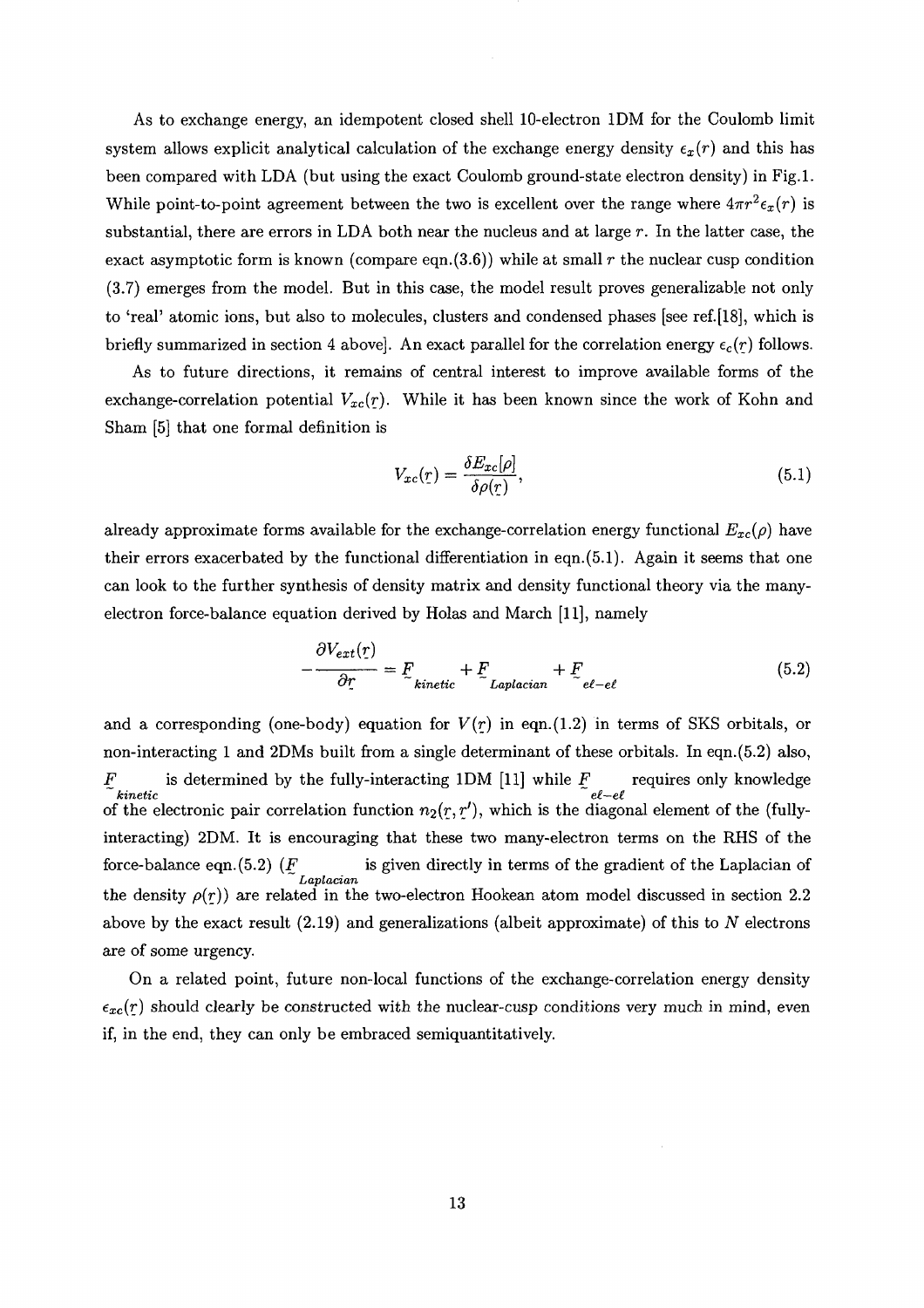# Acknowledgments

This article could not have come to fruition without invaluable collaboration with Professors A. Holas and LA. Howard. I am most grateful to them both, not only for the joint contributions in refs.[18] and [17] but also for many most stimulating and informative discussions. Continuous encouragement and help from Dr. P. Senet, and Professors D.J. Klein and V.F. Van Doren is also gratefully acknowledged.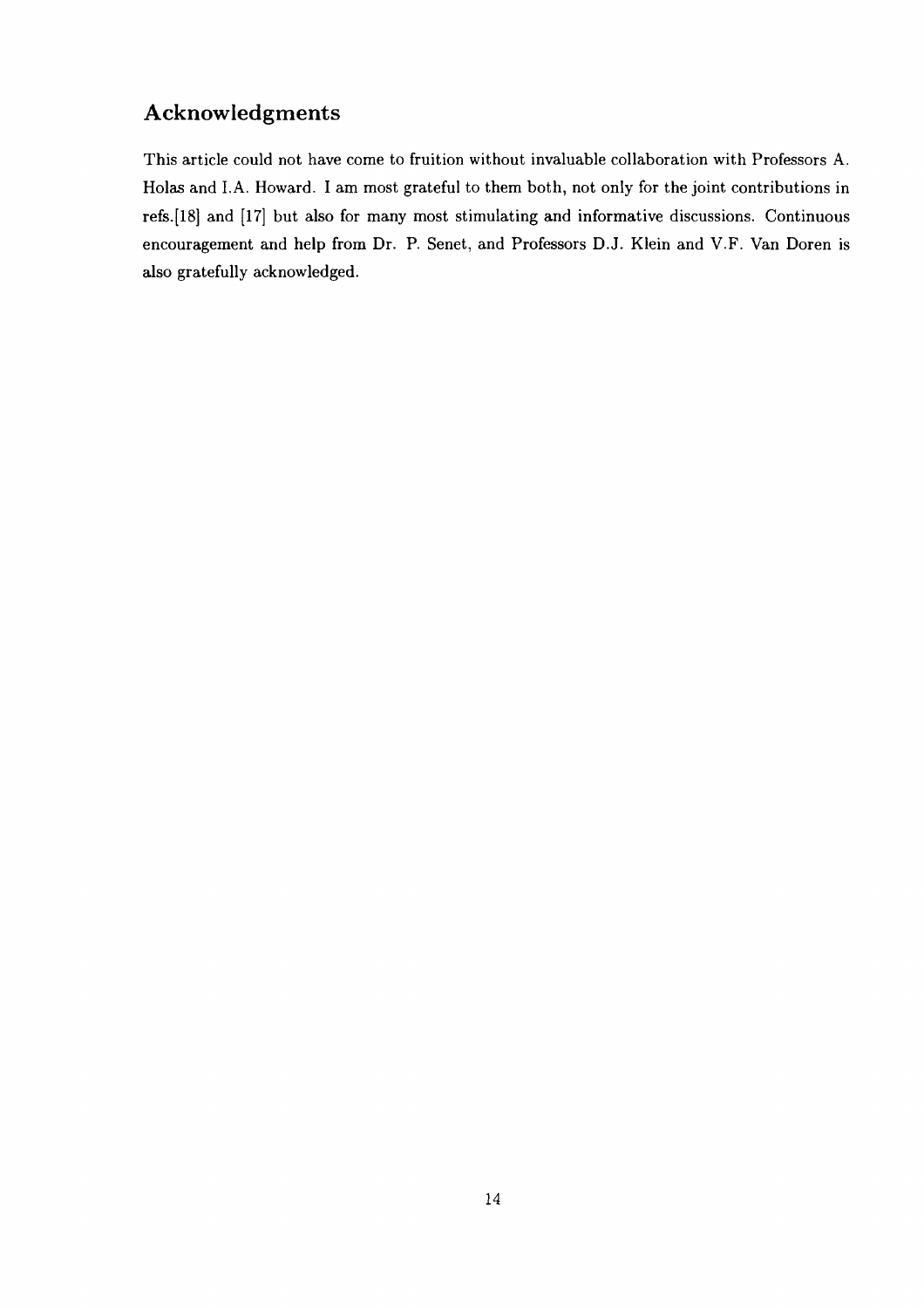## References

- [1] March, N.H. and Young, W.H. Proc Phys Soc 1958, **72,** 182-192.
- [2] Herring, C. Phys Rev 1986, **A34,** 2614-2631.
- [3] Herring, C and Chopra, M. Phys Rev 1988, **A37,** 31-42.
- [4] Slater, J.C. Phys Rev 1951, **81,** 385-90.
- [5] Kohn, W. and Sham, L.J. Phys Rev 1965, 140, A1133-1138.
- [6] Wang, L.W. and Teter, M.P. Phys Rev 1992, B45, 13196-13220.
- [7] Pearson, M, Smargiassi, E. and Madden, P.A. J Phys Condens Matter 1993, 5, 3221-3240.
- [8] Perrot, F. J. Phys Condens Matter 1994, 6, 431-446.
- [9] Jesson, B.J., Foley, M. and Madden, P.A. Phys Rev 1997, **B55,** 4941-4946.
- [10] Garcia-Gonzalez, P., Alvarellos, J.E. and Chacon, E. Phys Rev 1998, **B57,** 4857=4861.
- [11] Holas, A. and March, N.H. Phys Rev 1995, **A51,** 2040-2048.
- [12] Levy, M. and March, N.H. Phys Rev 1997, **A55,** 1885-1889.
- [13] March, N.H. and Young, W.H. Nucl Phys 1959, **12,** 237-40.
- [14] See, for example, Parr, R.G. and Yang, W. Density Functional Theory of Atoms and Molecules; Oxford University Press, Oxford, 1989.
- [15] March, N.H., Senet, P. and Van Doren, V.E. Phys Lett 2000, **A270,** 88-92.
- [16] March, N.H. and White, R.J. J Phys 1972, **B5,** 466-475.
- [17] Howard, LA. , March, N.H., Senet, P. and Van Doren, V.E. Phys Rev A: in the press.
- [18] March, N.H., Howard, I.A., Holas, A., Senet, P. and Van Doren, V.E. Phys Rev A: in press.
- [19] Lawes, G.P. and March, N.H. J. Chem Phys 1979, **71,** 1007-1009.
- [20] Gombas, P. Phys Lett 1969, A28, 585-586.
- [21] Goodisman, J. Phys Rev 1970, A1, 1574-1576.
- [22] Deb, B.M. and Ghosh, S.K. Int J Quantum Chem 1983, **23,** 1-10.
- [23] Kestner, N.R. and Sinanoglu O. Phys Rev 1962, **128,** 2687-2696.
- [24] See also Kais, S., Herschbach, D.R., Handy, N.C., Murray, C.W. and Laming, G.J. J Chem Phys 1993, 99, 417-425 and earlier references there.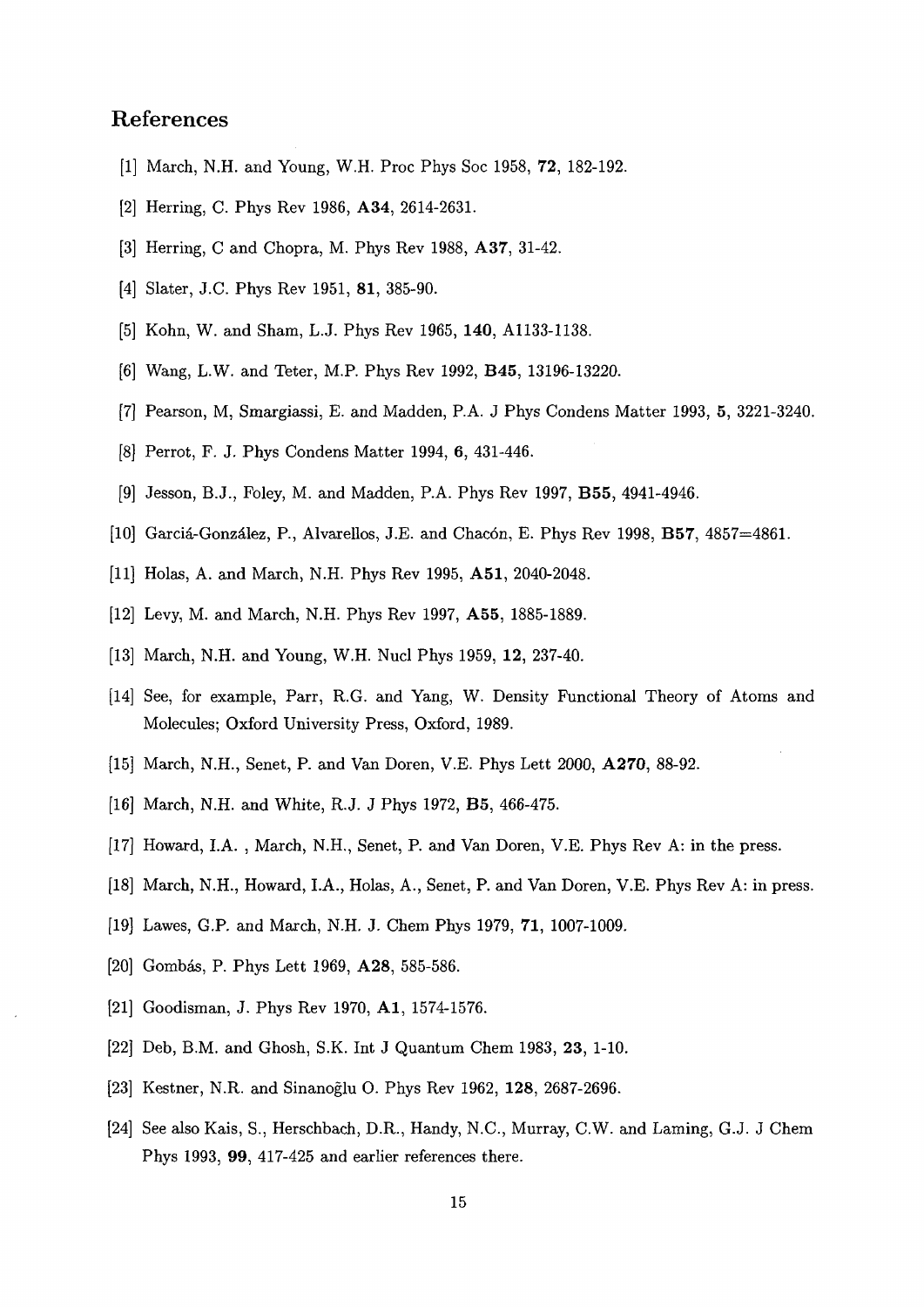- [25] March, N.H., Gal, T. and Nagy, A. Chem Phys Lett 1998, **292,** 384-386.
- [26] March, N.H., Amovilli, C. and Klein, D.J. Chem Phys Lett 2000, **325,** 645-647.
- [27] Gal, T., March, N.H. and Nagy, A. Chem Phys Lett 1999, **305,** 429-432.
- [28] Hall, G.G., Jones, L.L. and Rees, D. Proc Roy Soc 1965, **A283,** 194-202.
- [29] March, N.H. and Santamaria, R. Phys Rev 1988, **A38,** 5002-5006.
- [30] Dirac, P.A.M. Proc Camb Phil Soc 1930, **26,** 376-391.
- [31] March, N.H. Phys Rev 1987, **A36,** 5077-5078.
- [32] March, N.H. Phys Rev 1986, **A33,** 88-89.
- [33] Theophilou, A.K. and March N.H. Phys Rev 1986, **A34,** 3630-3633.
- [34] Holas, A. and March, N.H. J Phys A Math Gen 1990, **23,** 735-749.
- [35] See, for example, Kleinman, L. Phys Rev 1994, **B49,** 14197-14201.
- [36] Harbola, M.K. and Sahni, V. Phys Rev Lett 1989, **62,** 489-492.
- [37] March, N.H. Phys Rev 2000, **B61,** 5011-5012.
- [38] Kato, T. Commun Pure Appl Math 1957, 10, 151-177; See also Fraga, S. and Malli, G. Many-electron Systems: properties and interactions (Saunders: Philadelphia), 1968).
- [39] Bingel, W.A. Z Naturforsch 1963, **18a,** 1249-1258.
- [40] Davidson, E.R. Reduced Density Matrices in Quantum Mechanics; Academic Press, New York, 1976.
- [41] Harris, J. and Jones, R.O. J Phys 1974, F4, 1170-86.
- [42] See also Levy, M., March, N.H. and Handy, N.C. J Chem Phys 1996, **104,** 1989-1992.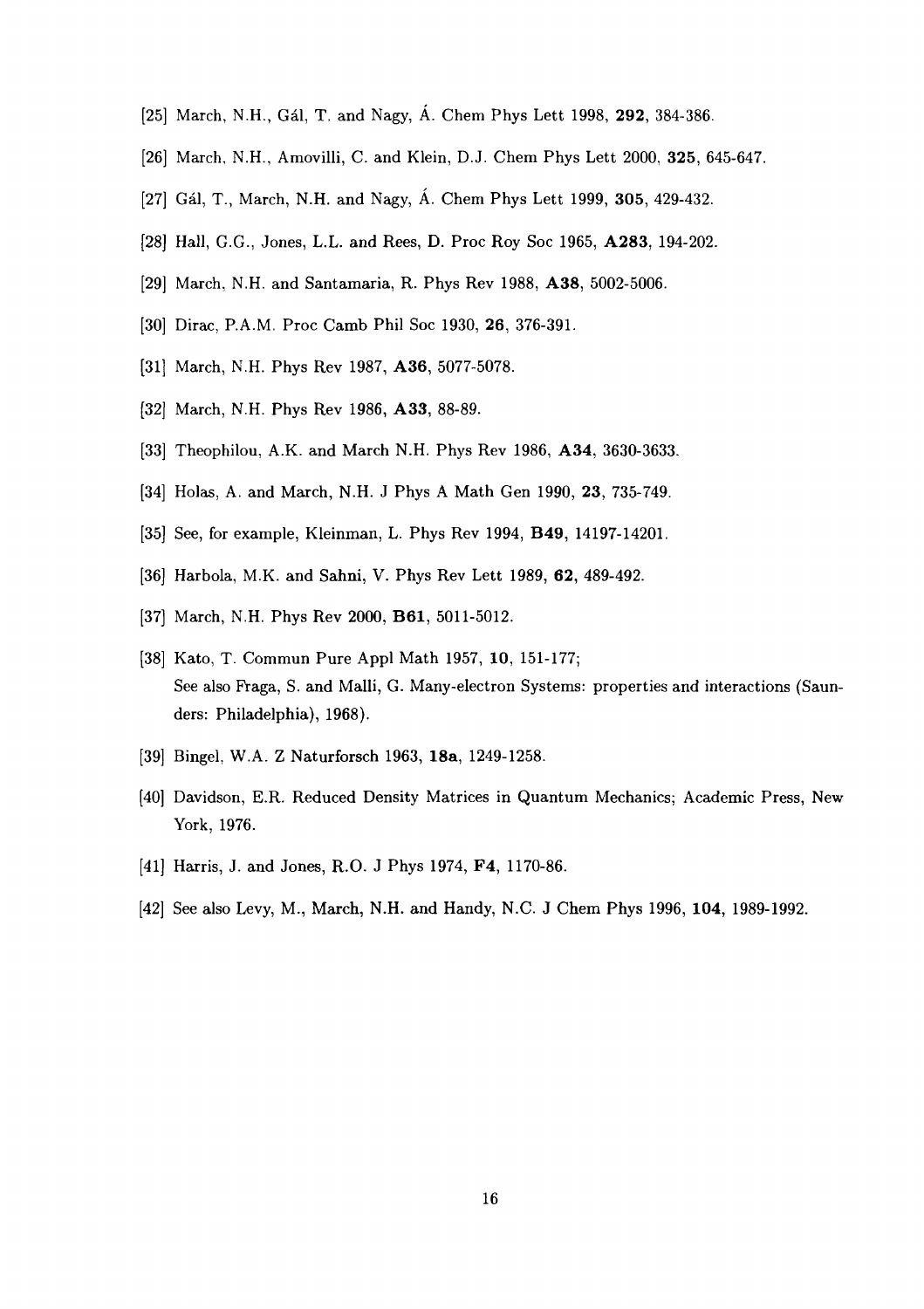### **Figure Caption**

**Figure 1.** Shows plot of exchange energy density  $\epsilon_x(r)$  times  $4\pi r^2$  obtained analytically by Howard et al. [17] in the 10-electron bare Coulomb limit system. The large *Z* necessary is chosen in the figure to be 92.

Dashed curve shows the Dirac-Slater local density approximation (3.14), calculated with the exact density  $\rho(r)$ . [Redrawn from Howard et al. [17]].